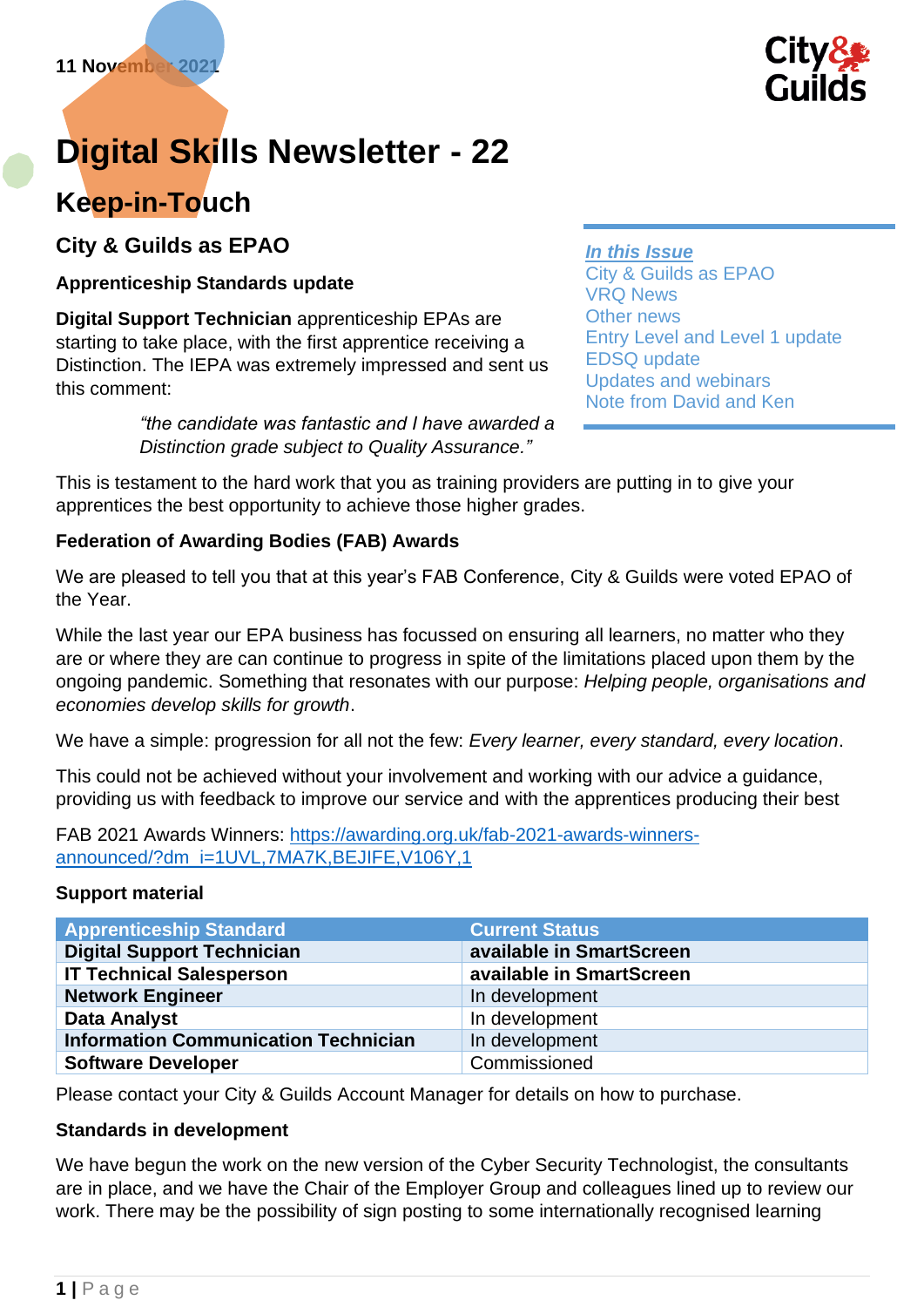#### **11 November 2021**

materials for those employers that already use a particular product, we are about to discuss this with that company.



You can, of course, start learners on the programme and put them on your ILR in preparation for registering with us next April once the product is available on EPA Pro and Walled Garden.

#### **Statistics**

|               | <b>Overall Pass %</b> | <b>Distinction rate %</b> | <b>Highest achievement</b>          |
|---------------|-----------------------|---------------------------|-------------------------------------|
| <b>Female</b> | 99                    | 45                        | Software Developer 100% Distinction |
| <b>Male</b>   | 97                    |                           | Unified Comms 55.3% Distinction     |

We felt it would be good to share your success, but please note that these figures are averaged across all the Digital Standards we offer – some may see lower pass rates.

# **VRQ qualification news**

#### **IT Professional qualifications**

As part of our qualifications review, we have mentioned that we were cleaning out old, retired Vendor units from a several qualifications, making sure they align properly and adding in information security/cyber units.

The work on 7540 (Level 2 and 3), 7630 (Level 4) and 4520 (Levels 2 to 4) is under way and the full qualification route products we are aiming to have published during February 2022 and the Unit Route products (7540 and 7630 only) to be ready for the end of March.

This is what it means for you:

**England**: wider options for work in traineeships or adult education, with cyber options to develop short programmes as required generic programming units will allow you to deliver any application language that fits in with *object oriented, procedural or event driven*.

**Wales:** Similar to above PLUS more options for delivery as part of apprenticeships, combined with the Vendor Alike units this allows for programmes that cover software, hardware, infrastructure, web development and cyber security

# **Norther Ireland:** Similar to above PLUS more options for delivery as part of apprenticeships, combined with the Vendor Alike units this allows for programmes that cover software, hardware, infrastructure, web development and cyber security

**Ireland:** Similar to above PLUS more options for delivery as part of apprenticeships, combined with the Vendor Alike units this allows for programmes that cover software, hardware, infrastructure, web development and cyber security

The Vendor alike units are unique to City & Guilds and we will be the only Awarding Body to provide the cyber products within a single qualification that our centres are already approved to deliver.

We are also looking at including the units from the new cabling qualifications, in line with what has been done previously between the two products.

Please email us to discuss further.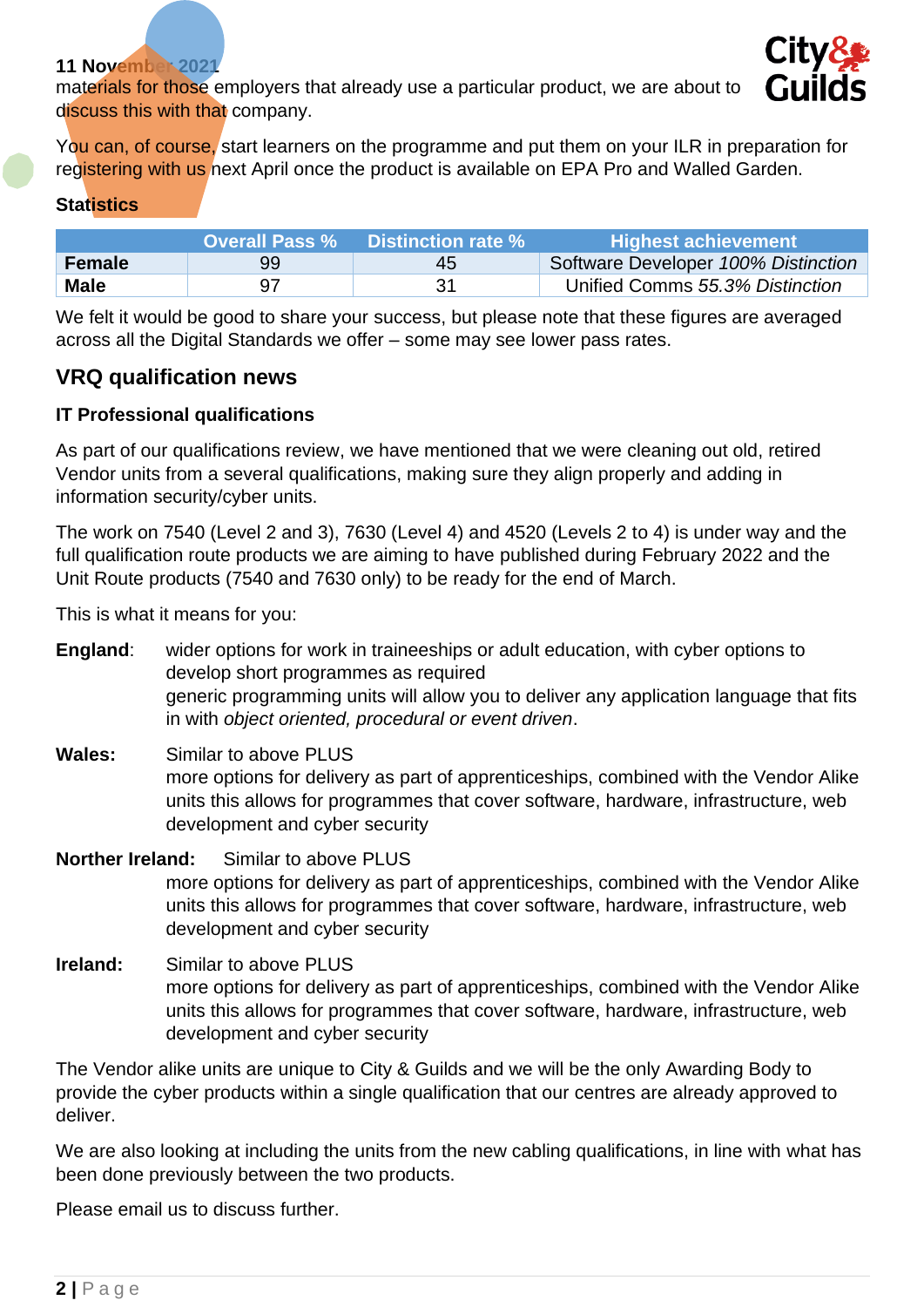# **11 November 2021 Cabling qualifications**



You will be aware that we have been bringing our 3667 product up-to-date to create a new Level 2 and Level 3 products that will bear the number 3668. This is being done in conjunction with industry practitioners, major cabling employers and the relevant industry bodies (JIB and FIA)

These are going through the final approval stages before being published and we have been speaking with JIB to ensure that learners completing these qualifications are still able to claim the relevant ECS card to allow them on site to do their work.

#### **Level 3 consultation**

The Government continues its drive to review qualifications and their relevance to the market – this is predominantly about **England** – as usual Digital/ICT is the first into the arena. There are a number of strands to what they are asking to be done, but the main two are:

- Do you have something that maps to a Standard? Now seen in England as Occupational Standards.
- Do you have products that might gap fill for a T-Levels? Offering breadth and/or depth in a subject that the

We will be looking at these and working to provide clear links between our products and the Standards, as well as how this might affect our Level 2 (possible transition to T-Levels) and Level 4 (HTQ) offer.

# **Other news**

#### **Kick starting IT careers in Northern Ireland**

Local IT companies are partnering with Derry/Londonderry Council and the North West Regional College to boost employment opportunities within the software industry through a special fast track course beginning in the New Year.

Participants will benefit from specialist training to enable them to successfully apply for IT software roles. The full-time course will begin on January 10th and offers students a placement of at least four weeks with a local software company and a guaranteed job interview at the end with participating companies.

Successful students will gain qualifications in ISTQB Foundation Certificate in Software Testing, a **City and Guilds Diploma for Software Developers** and a **City and Guilds Certificate of Unit Credit in relation to SQL module**.

"The local software industry is a growing one, particularly in the current climate, and the successful completion of this course can leave candidates strongly equipped to successfully gain employment and thrive in it."

#### **Importance of Lifelong Learning**

With careers likely to span 50 years or more, it's now more important than ever to ensure that people reskill and retrain constantly throughout their lives, so that they stay relevant in this fastpaced environment.

This is evidenced in our **Skills Index** report which found that **61%** of working age adults in the UK were not confident they had the skills they needed for the workplace over the next five years, and **23%** of people had not received any training for at least a decade.

**Skills Index report:** <https://email.cityandguilds.com/1LRT-7M7CK-8SBRNF-4MCMML-1/c.aspx>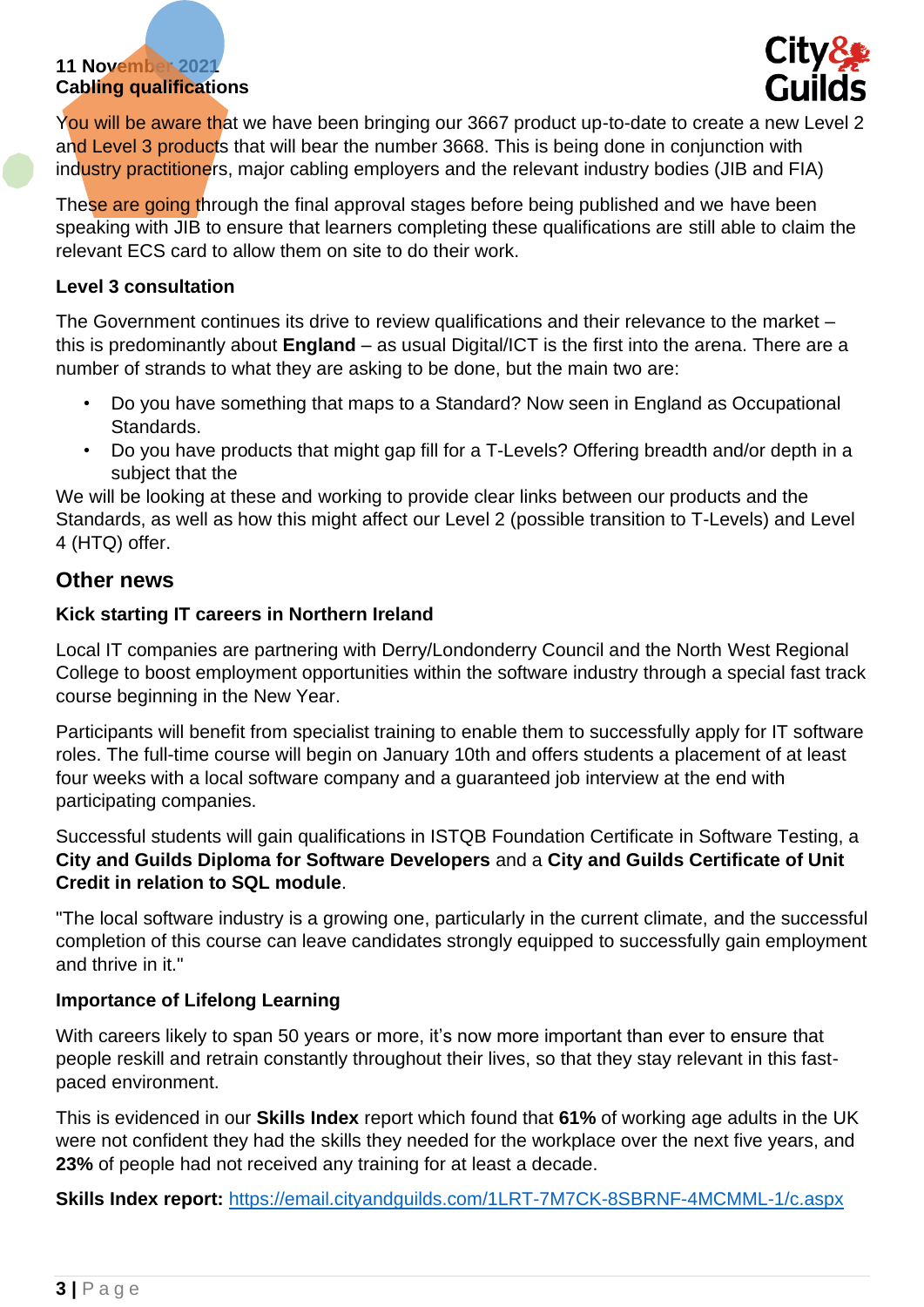# **11 November 2021 Working with CIPD**



City & Guilds had a presence at the CIPD Annual Conference last week, with a chance to speak to the HR and L&D community on their skills and talent strategies.

We led a spotlight session to reflect on the challenges and opportunities for organisations when considering best practice in Diversity and Inclusion within Early Talent strategies.

Catch up with the<https://email.cityandguilds.com/1LRT-7M7CK-8SBRNF-4MCMMN-1/c.aspx>

# **Leadership and Management**

We recognise that there a number of core careers/job roles that feature across all industry sectors. Clearly, digital is one providing the infrastructure and applications necessary to run an organisation, but it also includes business administration/customer service and leadership/management.

Leadership can drastically change company culture, showing how the values inform it and ensure that it becomes embedded. ILM have spoken with seven (7) to talk about how company values were an integral part of their leadership model, and how values ultimately play an essential role in organisational performance. Making sure that embedding the right culture is achieved, can lead to increased staff engagement, and produce positive business results.

To demonstrate how we, at City & Guilds, lead through values, we created a new video to help kickstart the discussion:

**Download the video:** <https://email.cityandguilds.com/1LRT-7M7CK-8SBRNF-4MCMMO-1/c.aspx>

**Download the report:** <https://email.cityandguilds.com/1LRT-7M7CK-8SBRNF-4MCOEV-1/c.aspx>

You can also join the conversation, and learning more about [#leadingthroughvalues](https://email.cityandguilds.com/1LRT-7M7CK-8SBRNF-4MCMMR-1/c.aspx) and how your organisation could benefit:

12 January at 9.00 - 10.00 (GMT)

**Reserve your place today:** [https://email.cityandguilds.com/1LRT-7M7CK-8SBRNF-](https://email.cityandguilds.com/1LRT-7M7CK-8SBRNF-4MCU4Y-1/c.aspx)[4MCU4Y-1/c.aspx](https://email.cityandguilds.com/1LRT-7M7CK-8SBRNF-4MCU4Y-1/c.aspx)

We'll be taking a deeper dive into the **Leading Through Values report**, where you can learn about how to build our research findings into your delivery programmes. There will also be an opportunity for a Q&A.

# **Supporting English, maths and ESOL**

Certainly, for those delivering apprenticeships, you need to ensure that they have the level of English and maths relevant to the programme. This is not just in England, but in Northern Ireland and Wales.

City & Guilds is committed to supporting your delivery in the best way we can.

**"Connect. Share. Network"** is a place for teachers/ tutors and co-ordinators delivering any of our City & Guilds Bite-sized maths and English qualifications, ESOL, Employability, Essential Skills (Northern Ireland) and Essential Skills (Wales); to network, share insights and reflect on their experiences.

For more information, visit our maths and English resource hub:

<https://email.cityandguilds.com/1LRT-7M7CK-8SBRNF-4MCMMW-1/c.aspx>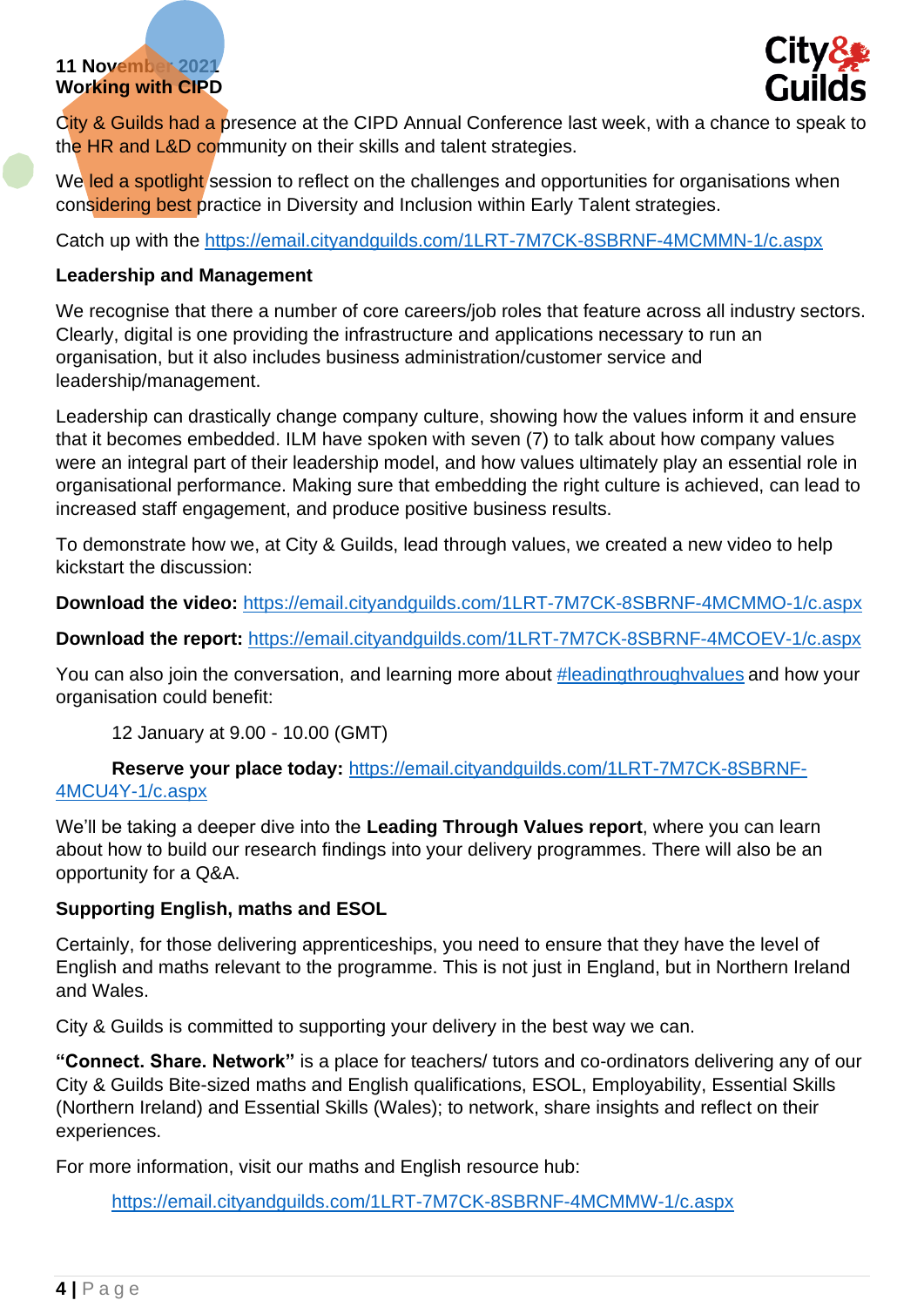# **11 November 2021**

# **Digital credentials – recognising learner achievement**



We understand how hard learners work to achieve success in their learning, which is why City & Guilds and ILM issue digital credentials as part of our offer to individuals who have completed their learning programmes.

- Digital credentials are easily shareable, verifiable, and trackable allowing your learners to share their achievements via their social platforms.
- We provide seamless end-to-end management of issuing digital credentials using [Walled](https://email.cityandguilds.com/1LRT-7M7CK-8SBRNF-4MCMMZ-1/c.aspx)  [Garden](https://email.cityandguilds.com/1LRT-7M7CK-8SBRNF-4MCMMZ-1/c.aspx) or [Bulk Upload tool](https://email.cityandguilds.com/1LRT-7M7CK-8SBRNF-4MCMN0-1/c.aspx) to facilitate the process.
- All you need to do is provide your learners' email addresses at registration or via our Bulk Upload tool and we will do the rest.

**City & Guilds Collection:** [https://email.cityandguilds.com/1LRT-7M7CK-8SBRNF-4MCVFI-](https://email.cityandguilds.com/1LRT-7M7CK-8SBRNF-4MCVFI-1/c.aspx)[1/c.aspx](https://email.cityandguilds.com/1LRT-7M7CK-8SBRNF-4MCVFI-1/c.aspx)

**ILM Collection:** [https://email.cityandguilds.com/1LRT-7M7CK-8SBRNF-4MCVFJ-](https://email.cityandguilds.com/1LRT-7M7CK-8SBRNF-4MCVFJ-1/c.aspx)[1/c.aspx](https://email.cityandguilds.com/1LRT-7M7CK-8SBRNF-4MCVFJ-1/c.aspx)

#### **Non-education deal – 6 months free internet for job seekers**

Offer from TalkTalk in partnership with the Department of Works and Pensions.

- 6 months free 35mbps broadband
- At the end of the 6 months take a contract or cancel with no fees
- Available nationwide trailed last year in Greater Manchester and Cheshire

#### [www.snipca.com39639](http://www.snipca.com39639/)

Other broadband providers may offer similar deals, your learners should check with their own provider.

# **Entry Level and Level 1 update**

As you will be aware – in England – the funding for the full-time qualifications for IT User Entry Level 3 and Level 1 was withdrawn at the end of July 2021. However, all the units from 4249 and 7574 are funded, this would allow you to continue offer programmes tailored to your local market or specific employers.

As part of our qualifications, you also have the opportunity to use the Specialist or Bespoke Software unit to meet an employer's specific application needs, as well as use come credit from another qualification where a learner is doing an IT user programme alongside another industry course.

Claim for individual units on your ILR, but you can certificate for the full qualification for those that want the full piece of paper and digital credential.

# **EDSQ update**

We have put these products together, but they are subject to the Ofqual process of scrutiny that includes a technical evaluation, which currently is looking at our proposed assessment method that would use a similar online platform to that used for Functional Skills. Please, note it is different from Functional Skills, but the use of the systems we have in place lend themselves to being used with EDSQ. In addition, the development of new Digital Functional Skills qualifications is due to start soon, and we will provide more information as we receive it.

Please make sure you have signed up for Email Alerts – especially the Employability messages.